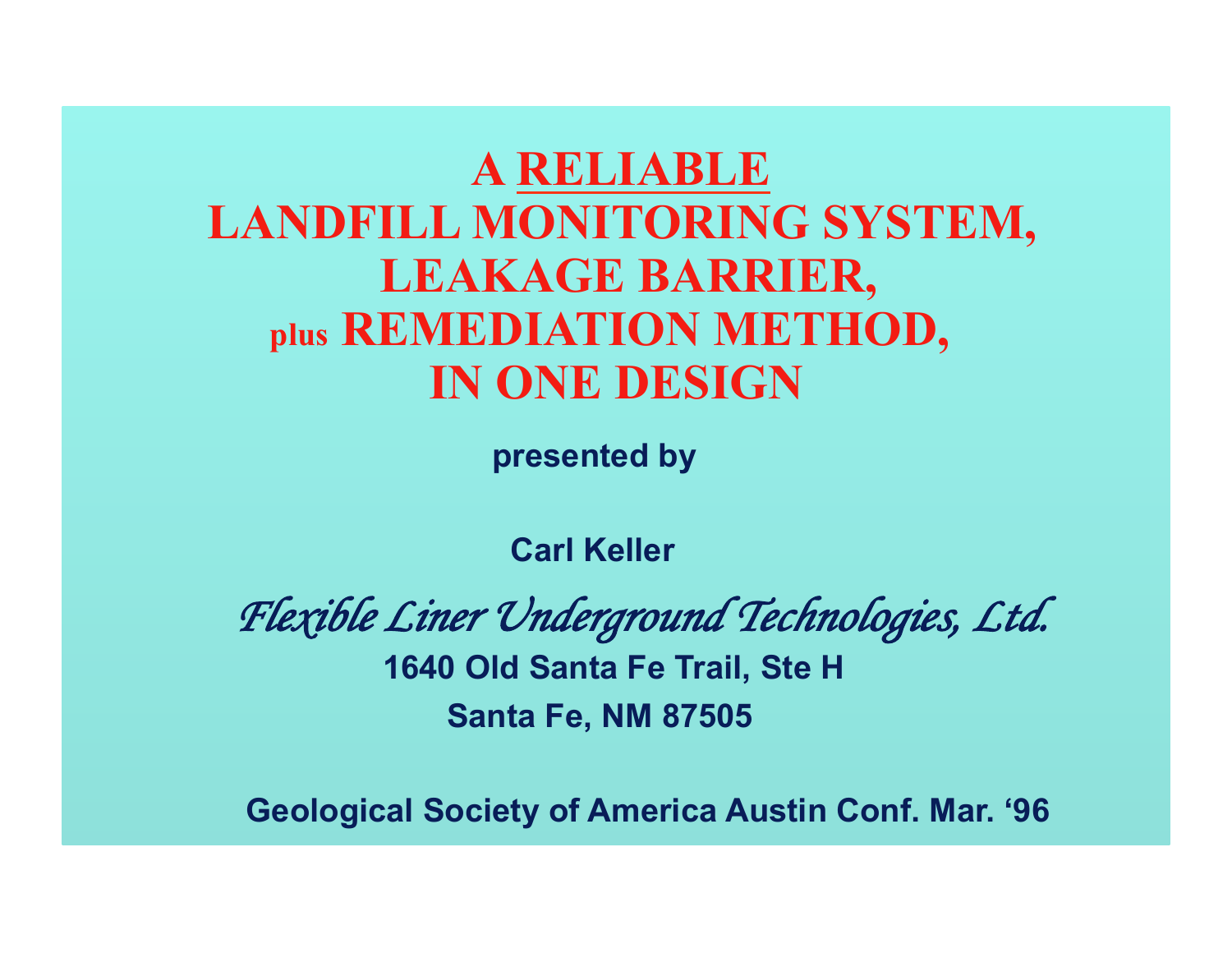# **topics to be covered:**

- **definition of reliable**
- **method of reliability calculation**
- **typical reliabilities**
- **a better monitoring design**
- **the design function**
- **the design cost**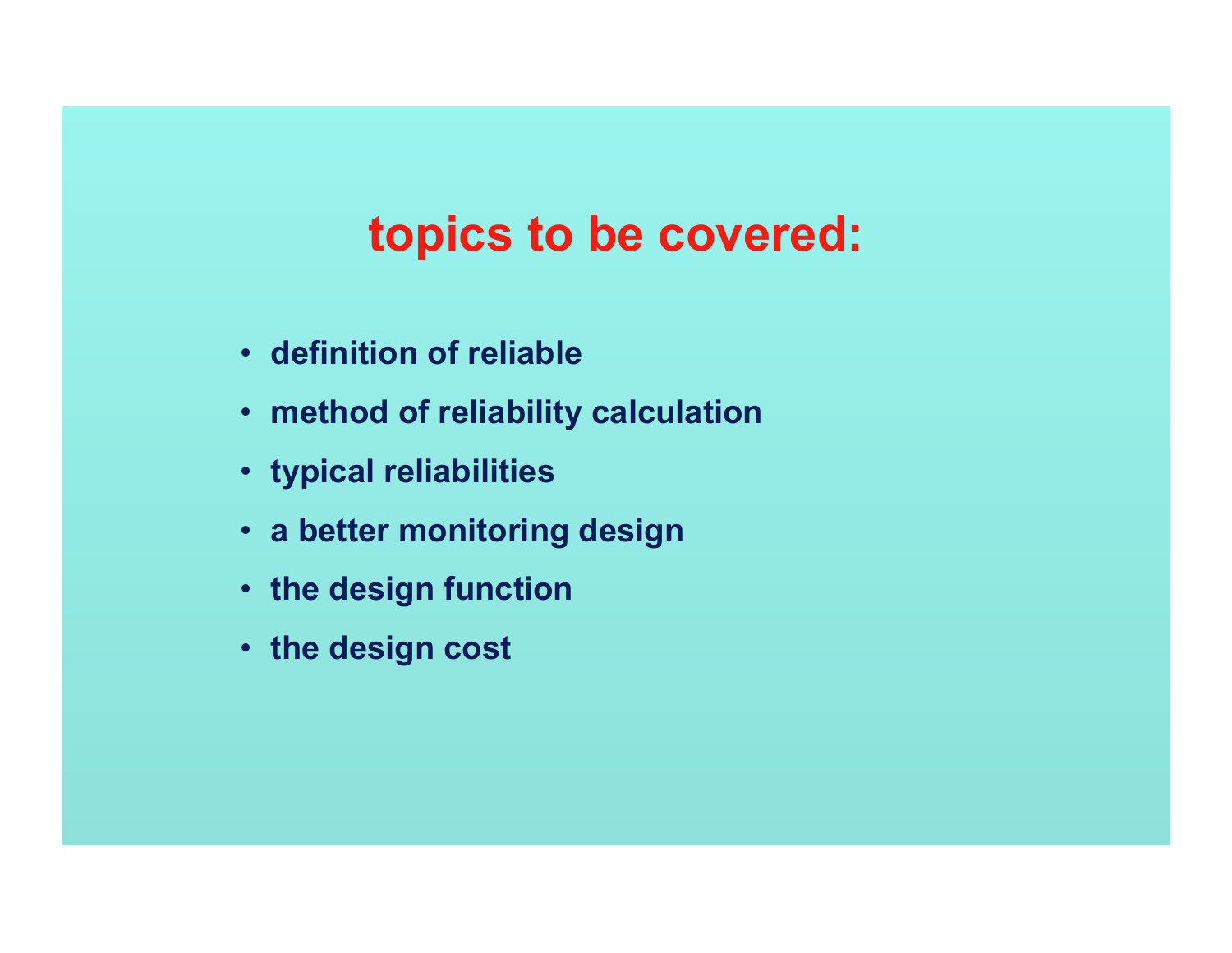**Reliability is the common measure by which candidate monitoring designs are judged. Right???** 

- **Reliability is: The probability of detection of a significant leak in the lifetime of the hazard monitored. Its a number (0-100%)**
- **significant is? X curies, or Y gallons, in Z days**
- **lifetime of the hazard is? 10, 100, 1000 years?**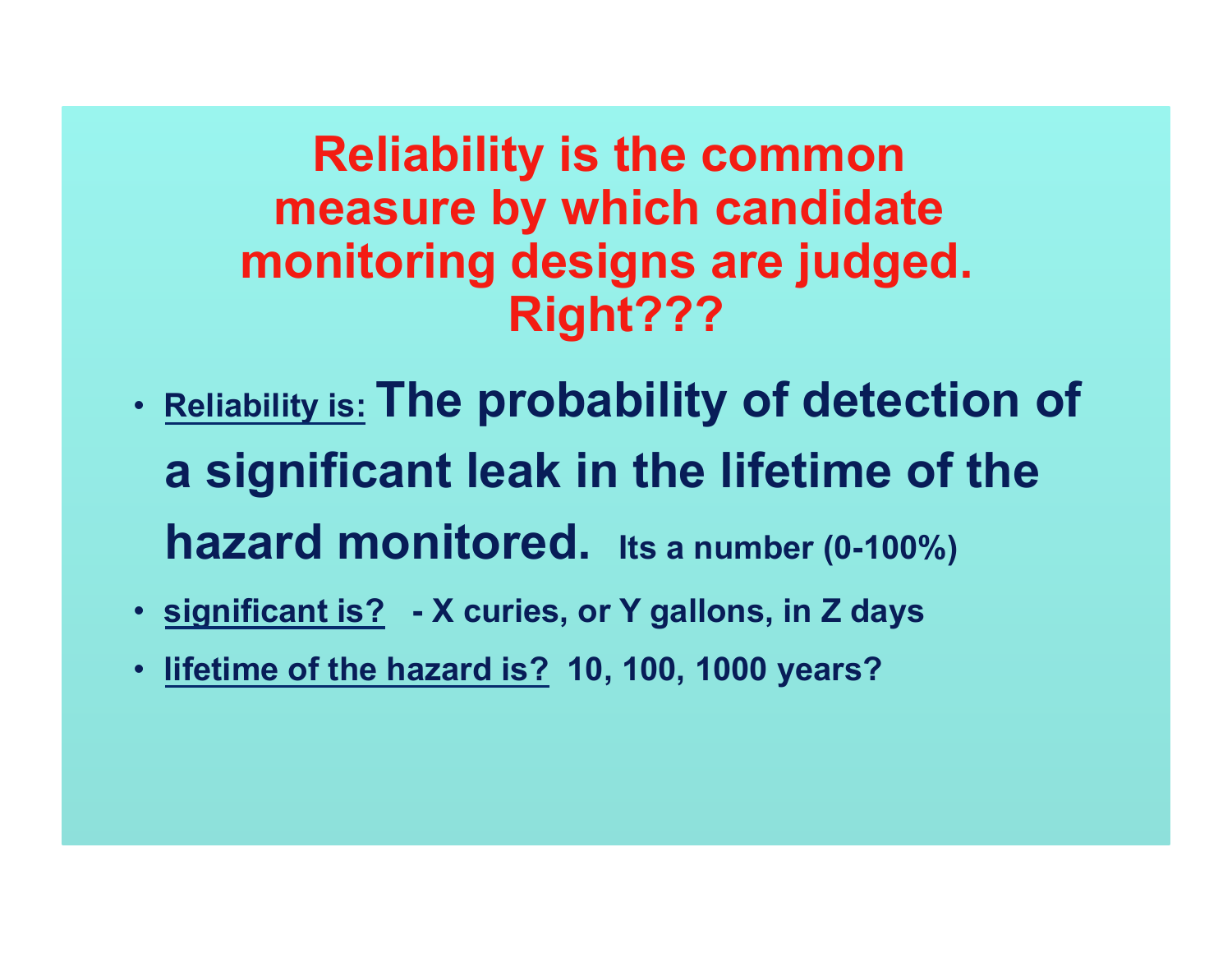### **A reliable system is not necessarily:**

- **The best that we can afford**
- **That required by the law**
- **Traditional practice**
- **That which meets the concerns of the regulators**
- **That which has been tried before**
- **That which meets the concerns of the public**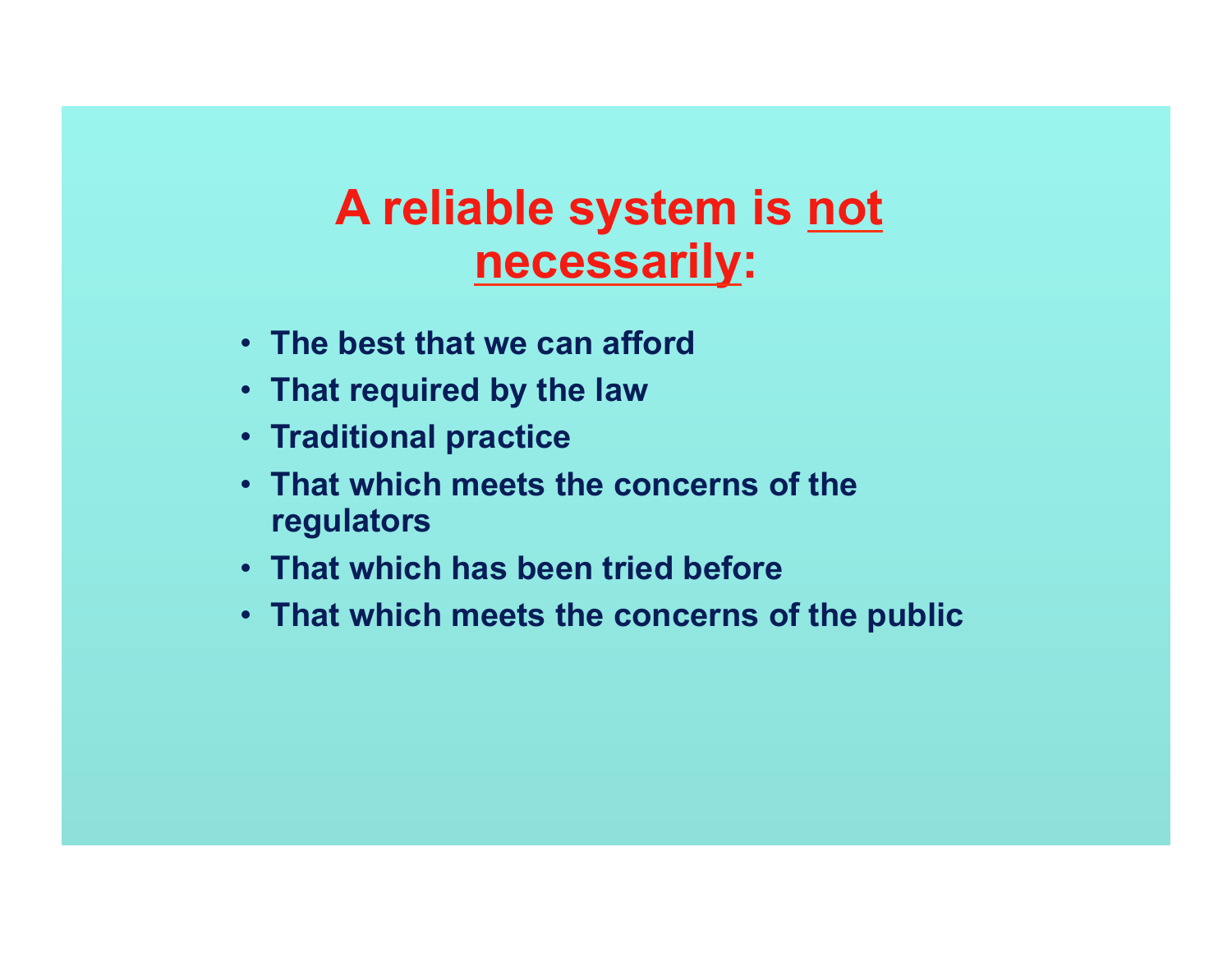# **What is "Reliable"?**

- **99% probability of :** 
	- **detection of a dangerous leak** 
		- » **in one year,5 years ,30 years, 100years, ?1000years?**
- **50% probability of:** 
	- **detecting a leak under the leachate sump** 
		- » **in the first five years**
- **10% probability of:** 
	- **detecting a leak, if it is large and wide spread** 
		- » **in the first year**

**The last is more typical of traditional practice**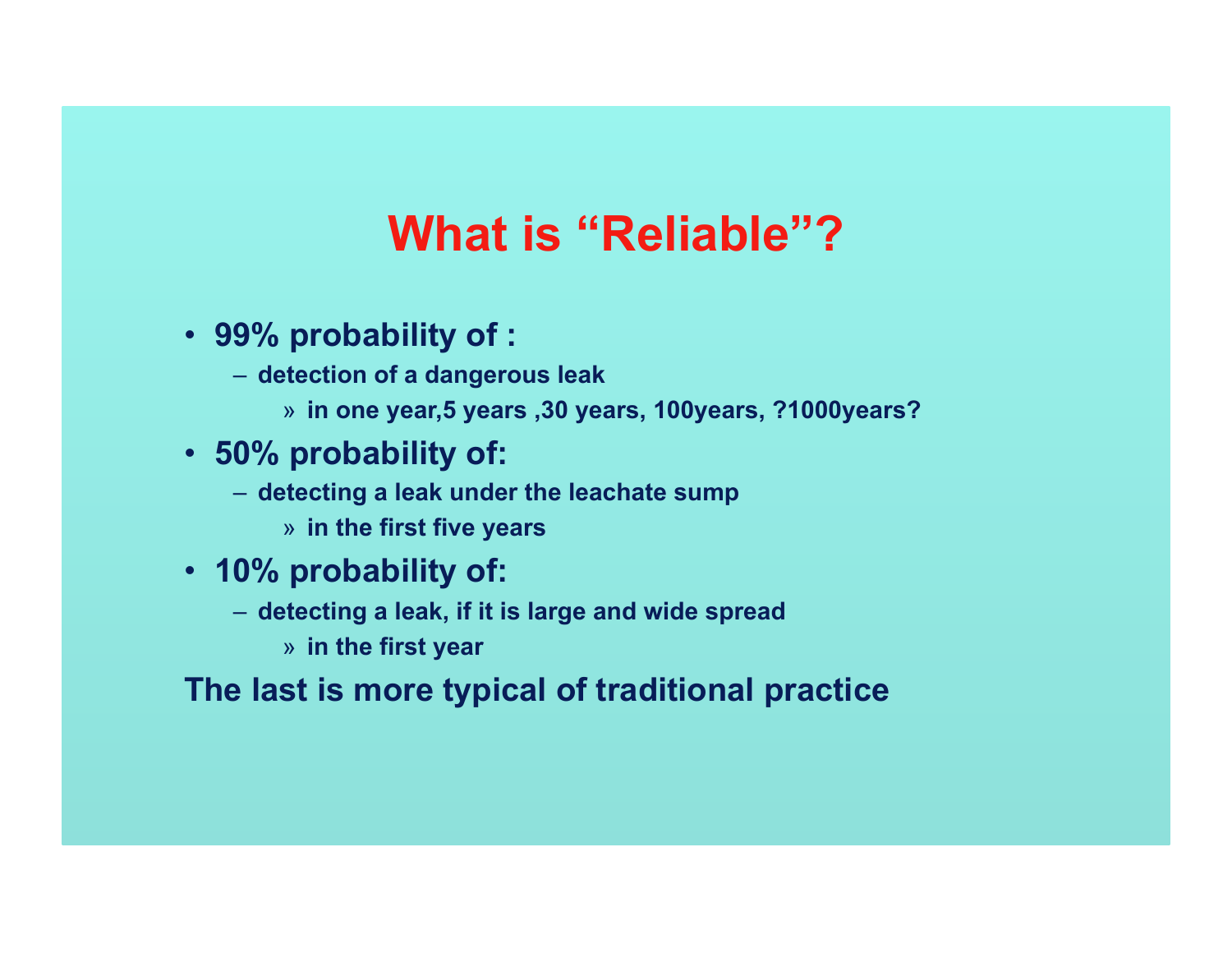#### **How does one determine reliability of an earth flow system?**

- **calculate the probability, PI, of intercepting the leak with the detector (a porous flow calc., coupled with the geometry of the system)**
- **calculate the probability the detector is working, PG, (based upon experience)**
- **calculate the probability the detector is monitored, PP, (the procedure, time dependent)**
- **calculate the probability, PA, that the data is correctly evalulated (an experience judgement)**
- **The total probability of detection is the product of**  the four probabilities : P = PI\*PG\*PP\*PA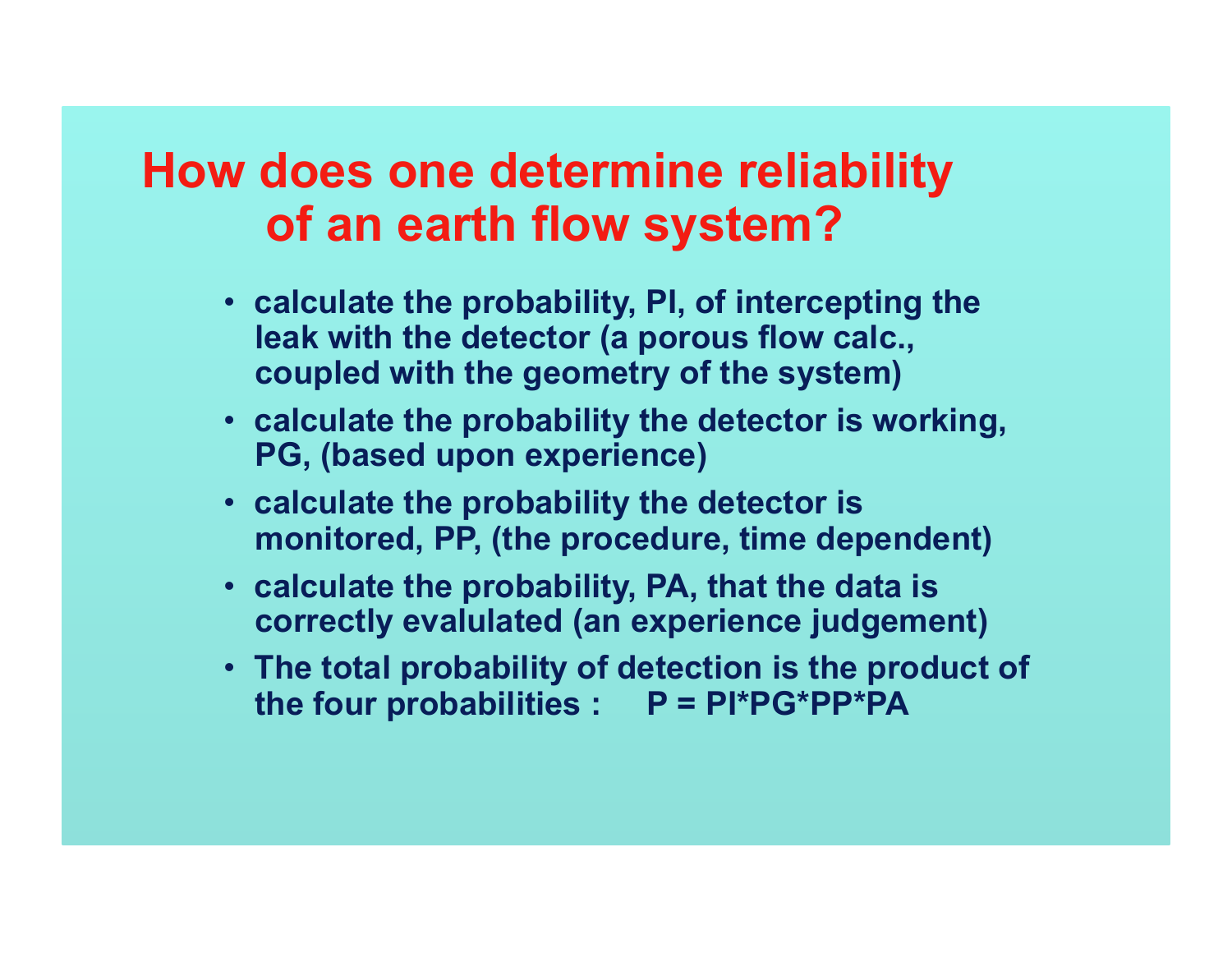# **The intercept probability for a point detector (e.g., suction lysimeter)**



Probability of detection of a leak with four detectors is

 $P = 4 (R + r)^{2} / (L X W)$ 

If,  $r = 1/2$  m,  $R = 5$  m,  $L = 100$  m,  $W = 200$  m,

Then,  $P = 2$  %. Not a very high reliability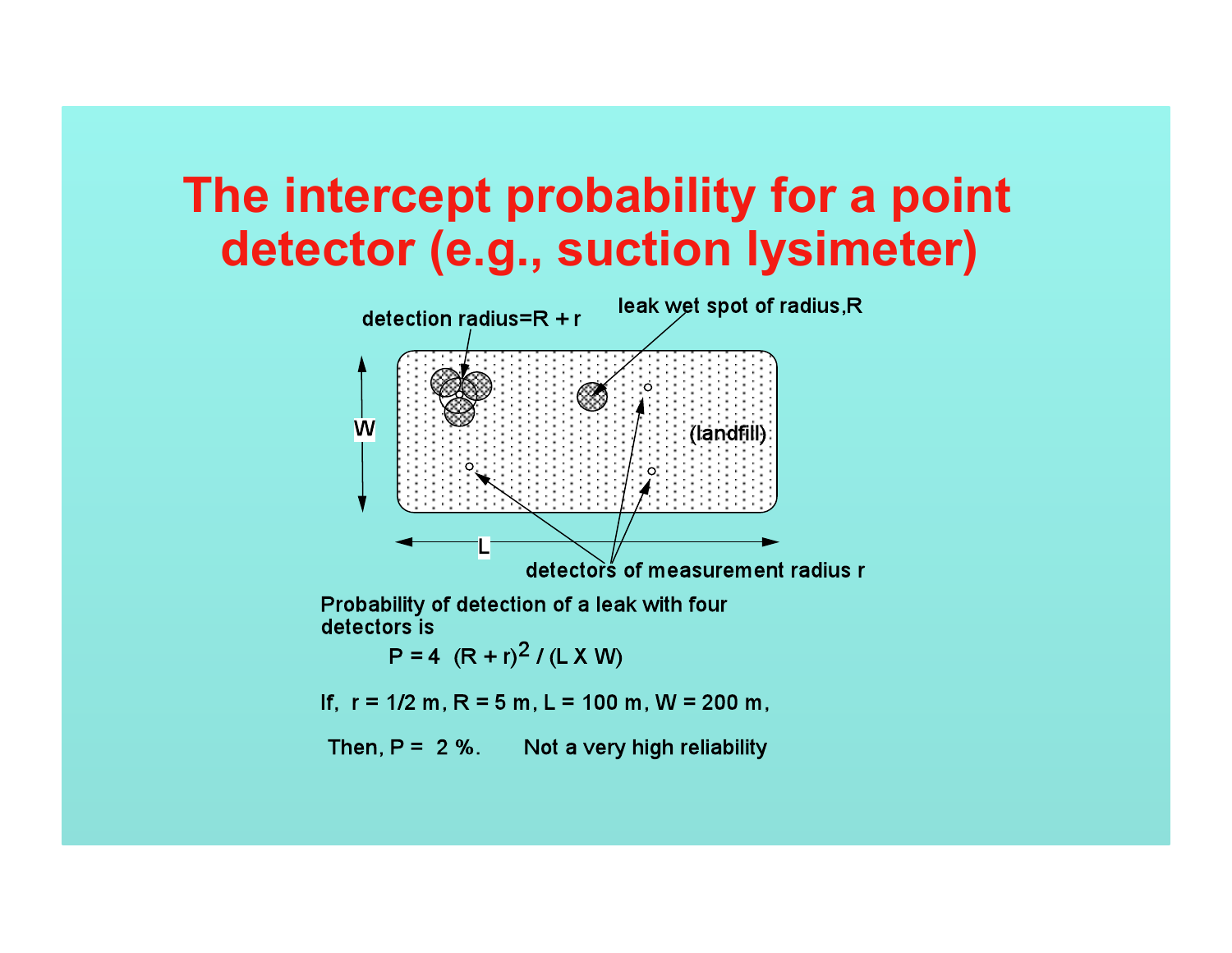#### **The probability of detection is likely to depend upon the size of the leak**



vertical leak plume horizontal diameter

**The best sensors measure over a plane; the next best measure along a line; the worst are point sensors.**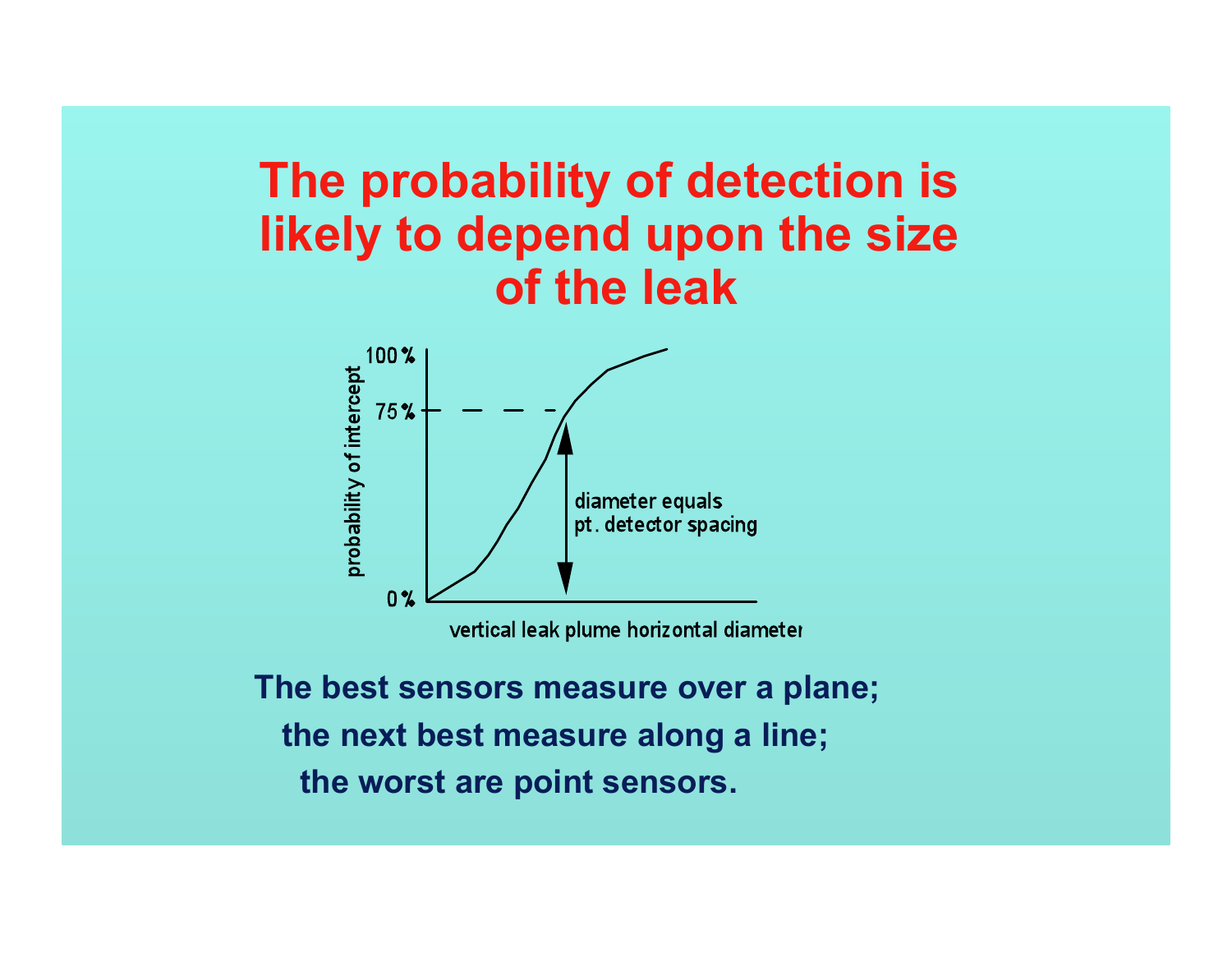### **The vertical plume geometry is important**



• **How will we know the horiz. leak radius?**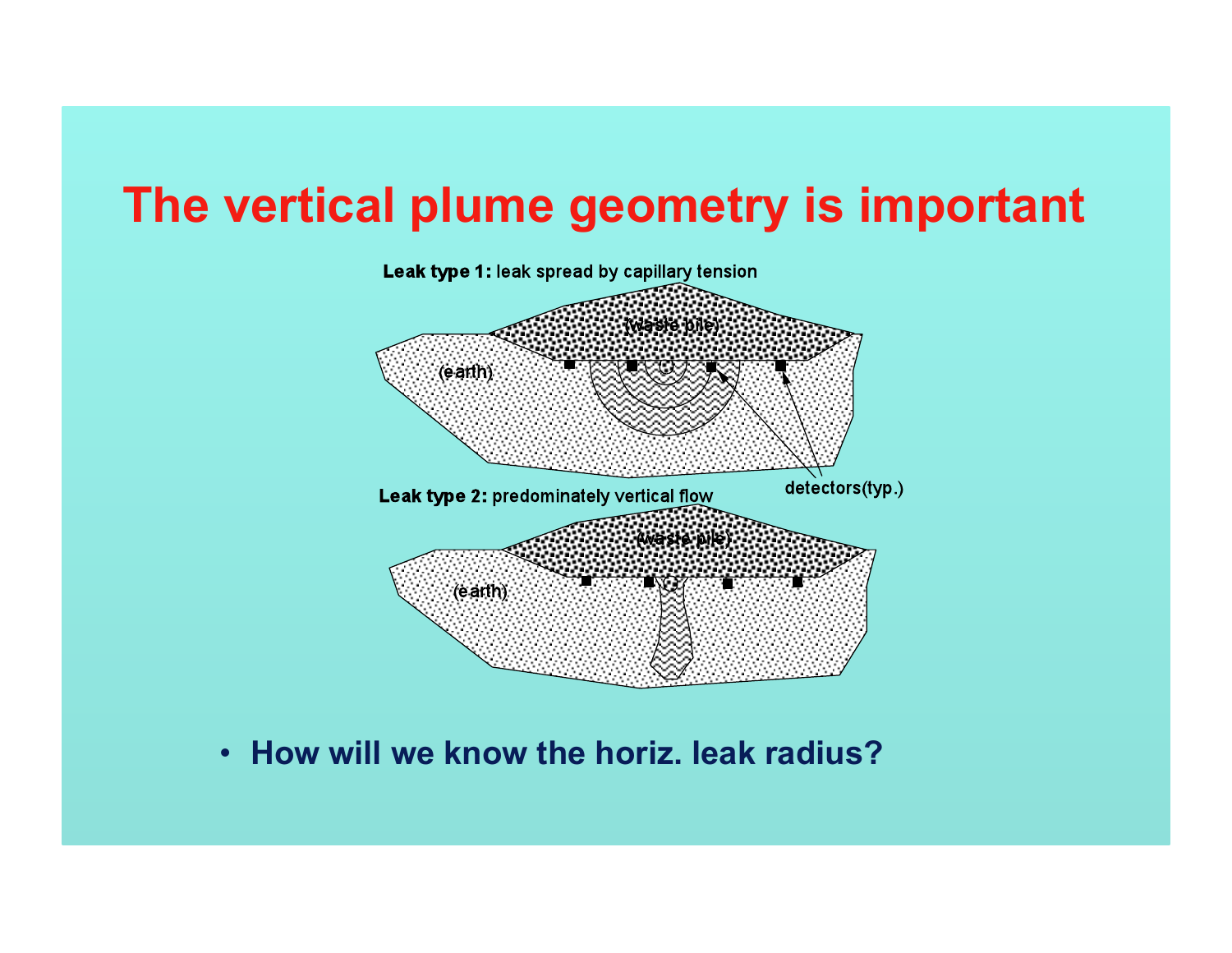# **Application of the above rationale to a neutron moisture gauge in a single diagonal hole gives:**

- **Probability of intercept of a 10m diameter, vertical,cylindrical wet spot beneath a 50m x 100m trench is 10%**
- **Unfortunately, the detection of moisture tells one nothing of the leak composition, or leak rate. What should be done when a wet volume is detected?**
- **And, the leak may not be a nice vertical cylindrical plume.**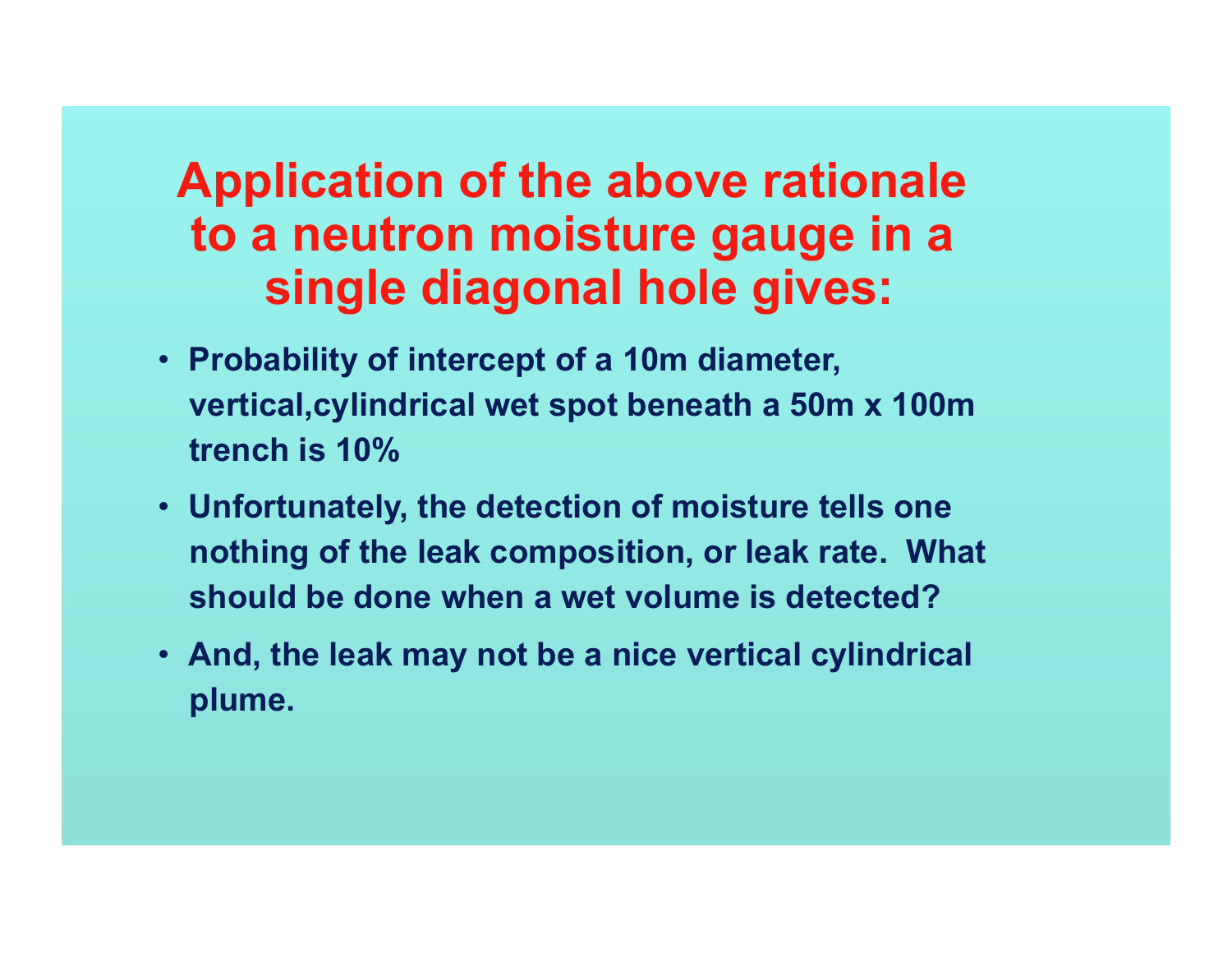# **Would it not be better to use a monitoring system that has a high probability of:**

- **leak detection,**
- **leak location,**
- **leak composition measurement,**
- **leak rate measurement,**
- **a barrier to leakage, and**
- **several leak remedy options inherent in the monitoring system?**

**A candidate design is described hereafter.**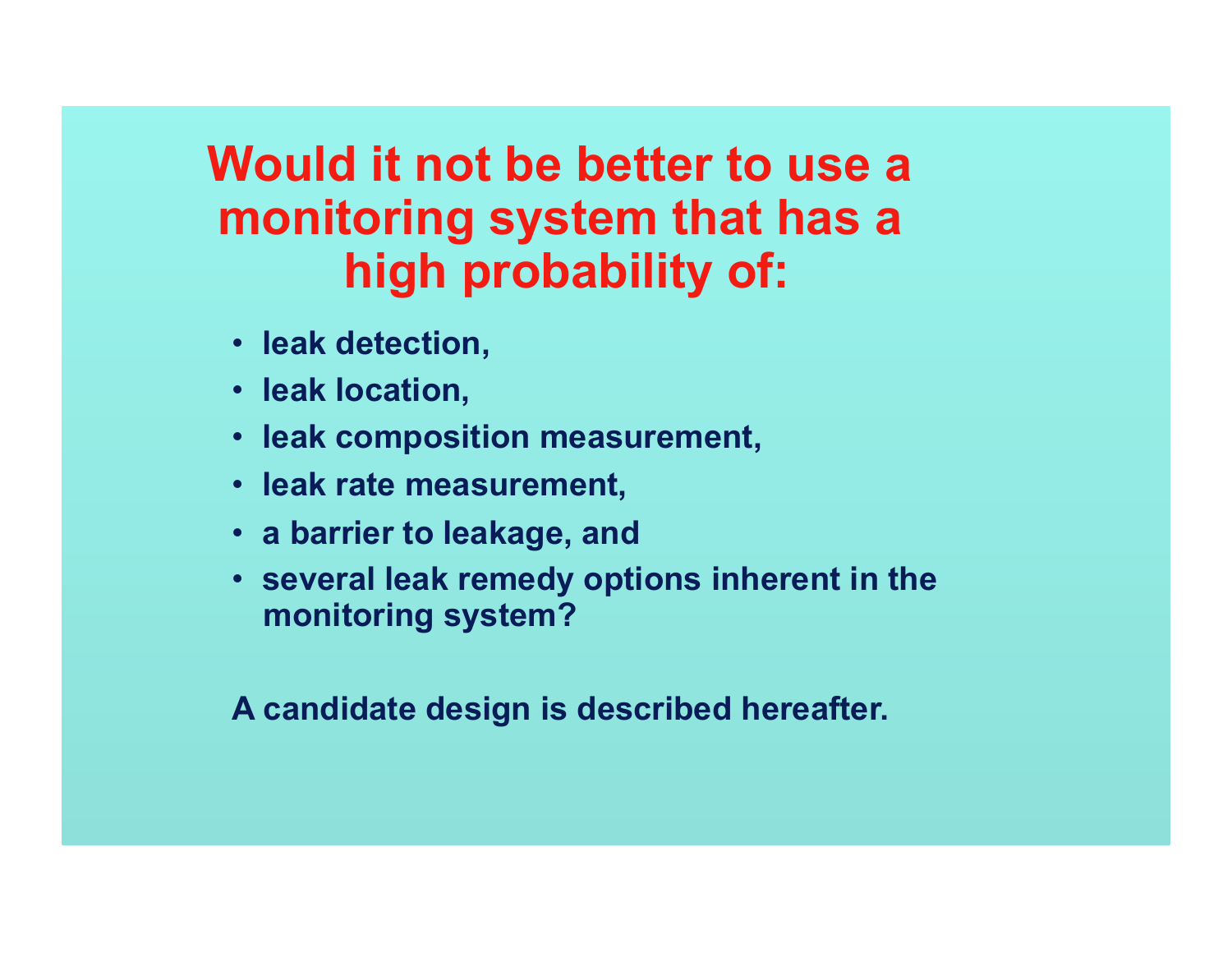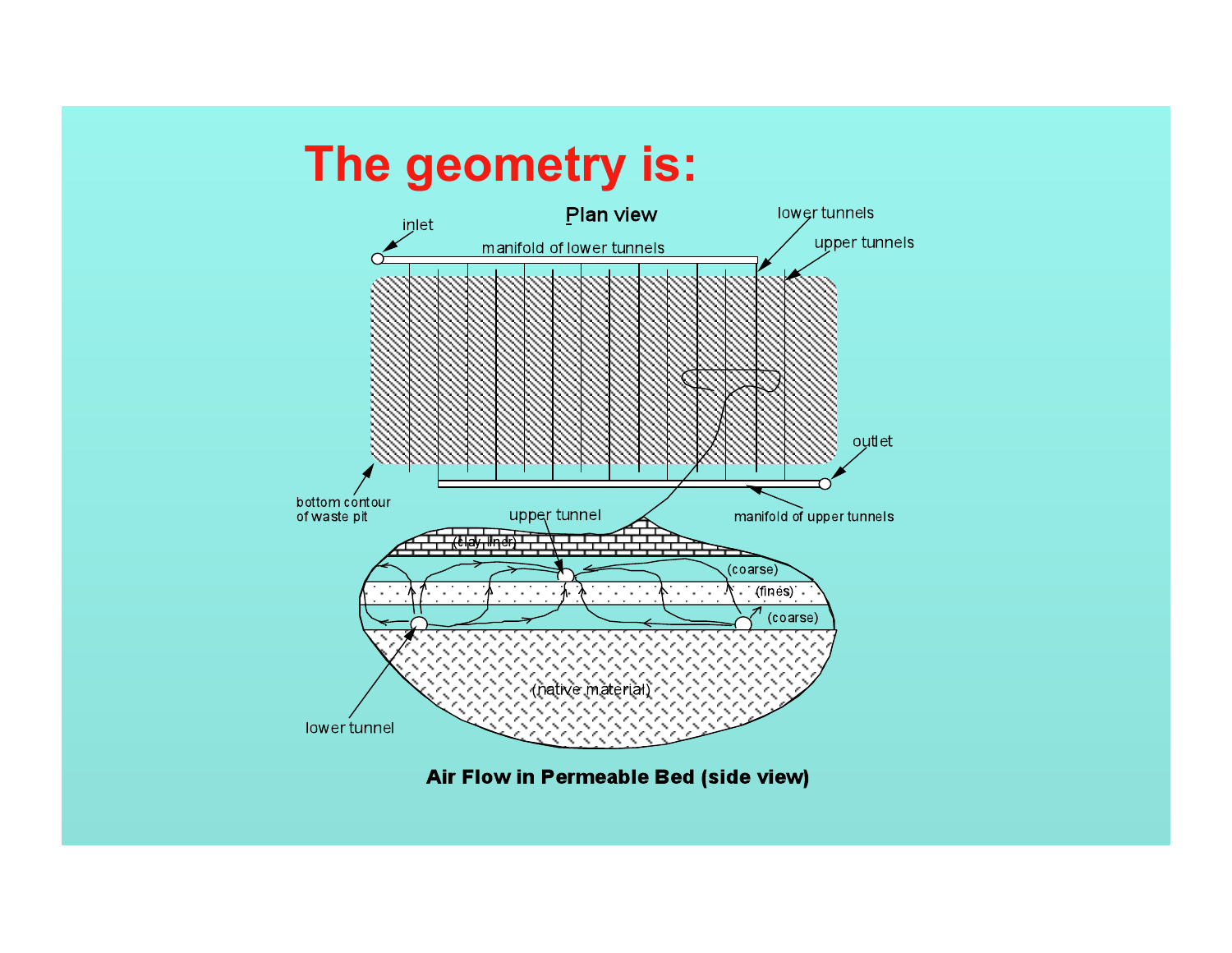### **The end view**

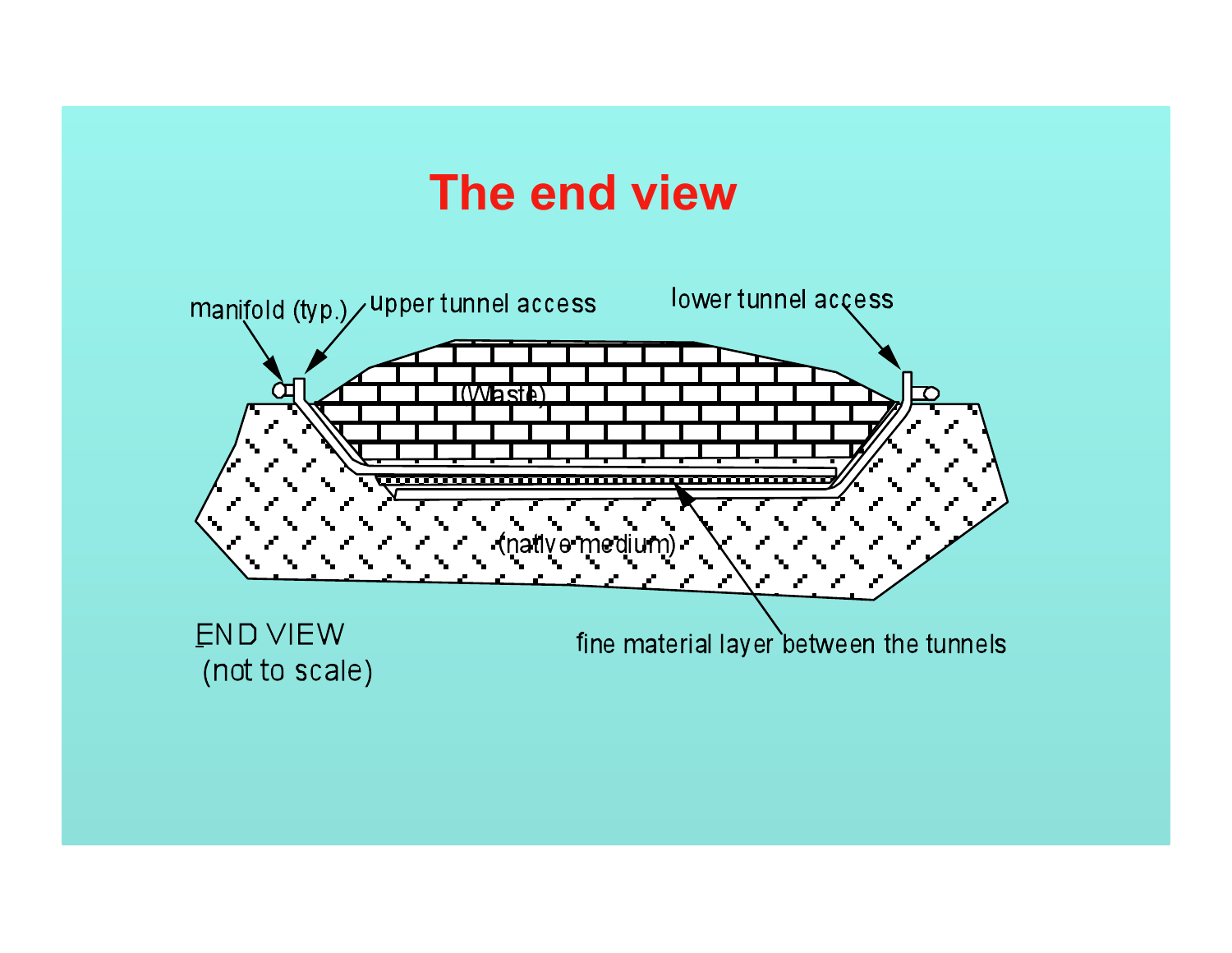# **The means of tunnel access is called SEAMIST**

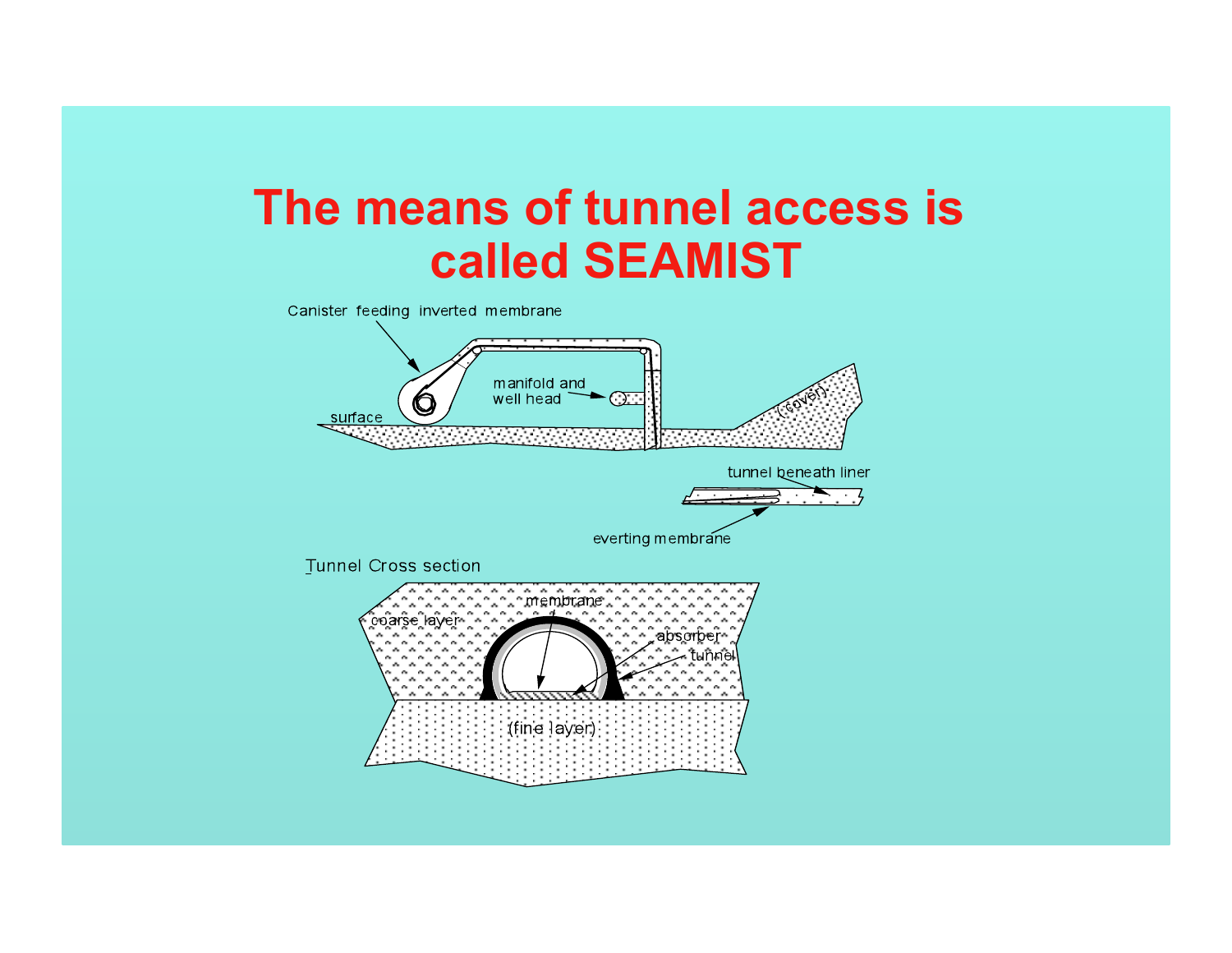#### **The system function serves the remedy as well as monitoring**

- **extract pore gas from the permeable bed to cheaply monitor for vapor leaks**
- **tow logging tools in the tunnels to assess moisture changes, resistance changes, radiation sources, chemical vapors,....**
- **install an absorbent liner in each tunnel to wick up a sample of any wet spots; measure the length of the wet spot and its composition in each tunnel**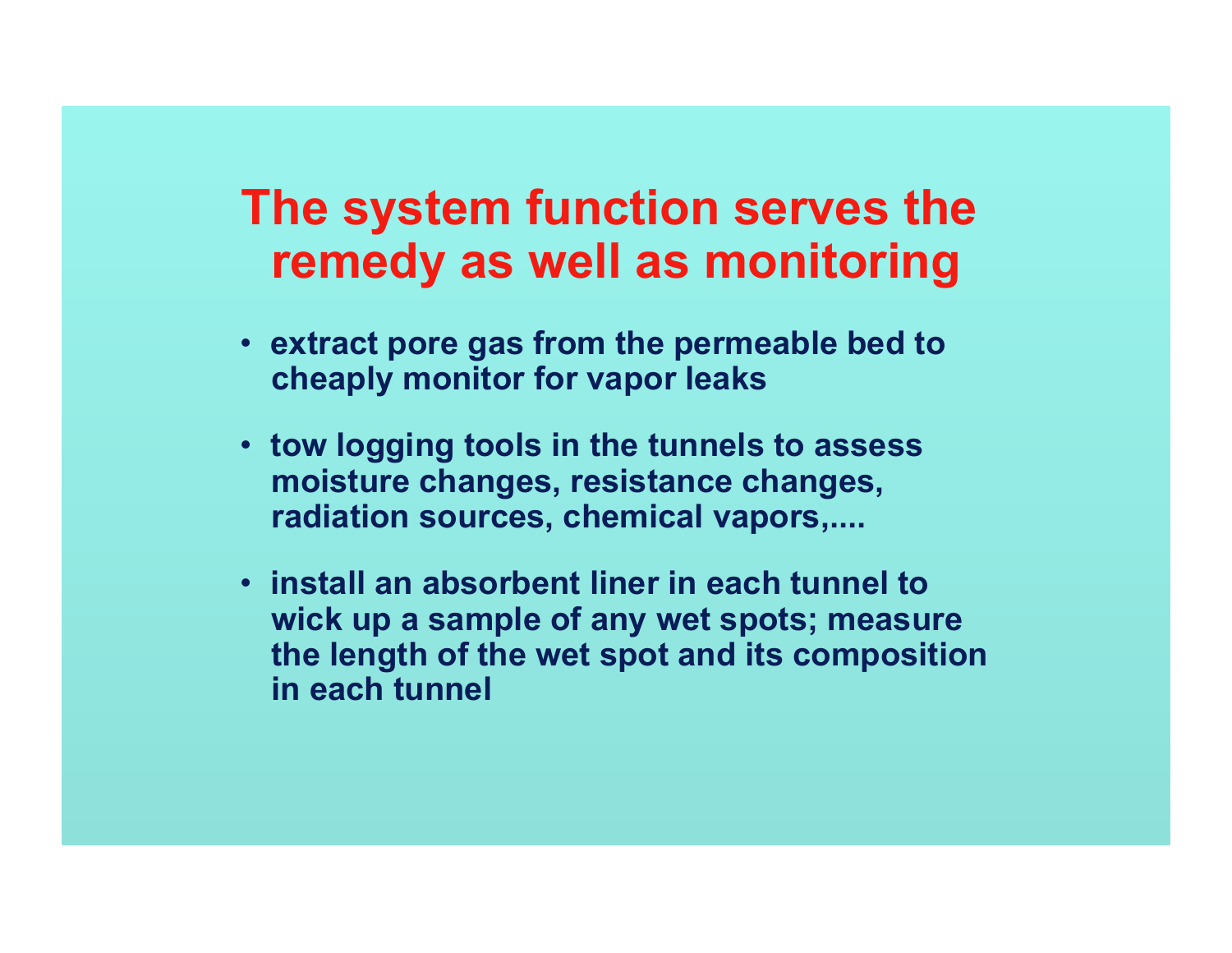# **system function (cont.)**

- **install other instruments as they are developed**
- **If necessary,** 
	- **extract a heated air flow to dry up small leachate leaks**
	- **freeze other leachate leaks**
	- **inject grout or other sealants in the upper coarse layer to seal sections known to be leaking**
- **monitor the lower tunnels for evidence of leakage before and after a remedy.**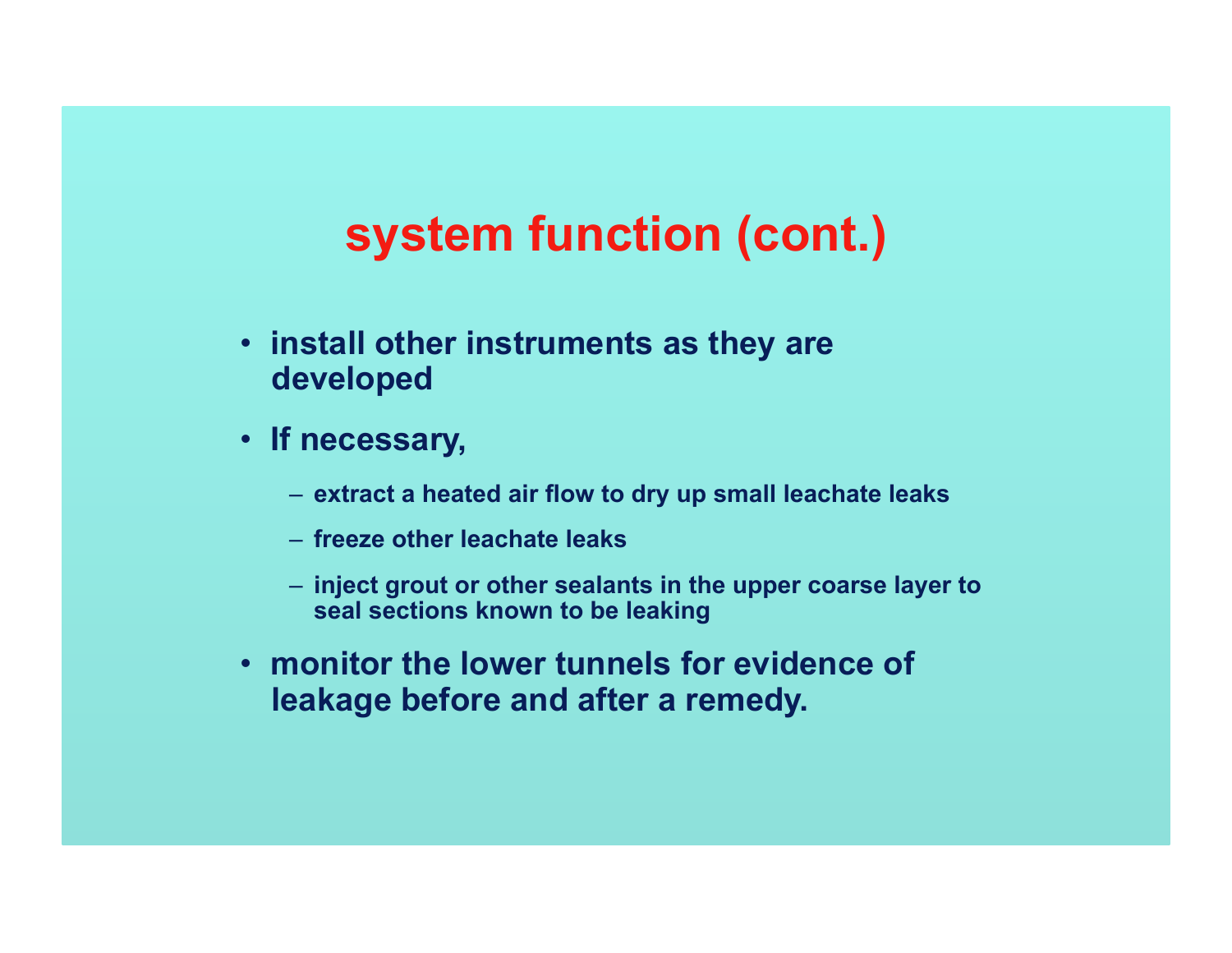#### **A summary of the system attributes:**

- **monitors the entire plane beneath the landfill**
- **requires few samples to prove the null result**
- **allows the location and sampling of a leak**
- **measures the total flux and not just the presence of the leak**
- **is highly redundant to assure a high reliability**
- **allows measurement resolution in excess of today's judgement of the requirement. i.e., not the minimal set.**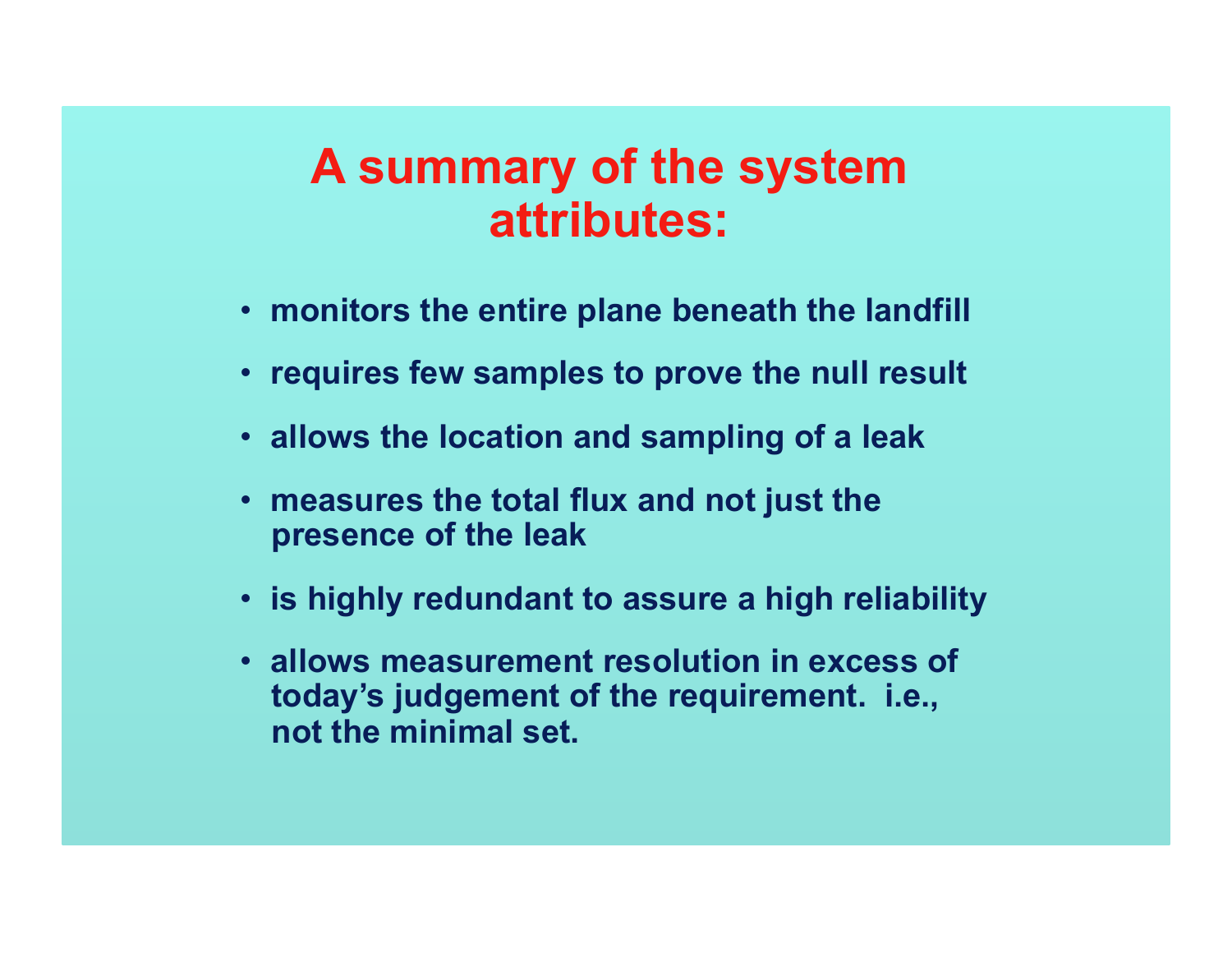# **Attributes (cont.)**

- **allows the procedure and measurement resolution to be adjusted on the basis of the measurement results**
- **is not too expensive in installation and does not penetrate the cover**
- **is independent of the gauge reliability or the current state of the art. (can use instruments yet to be developed)**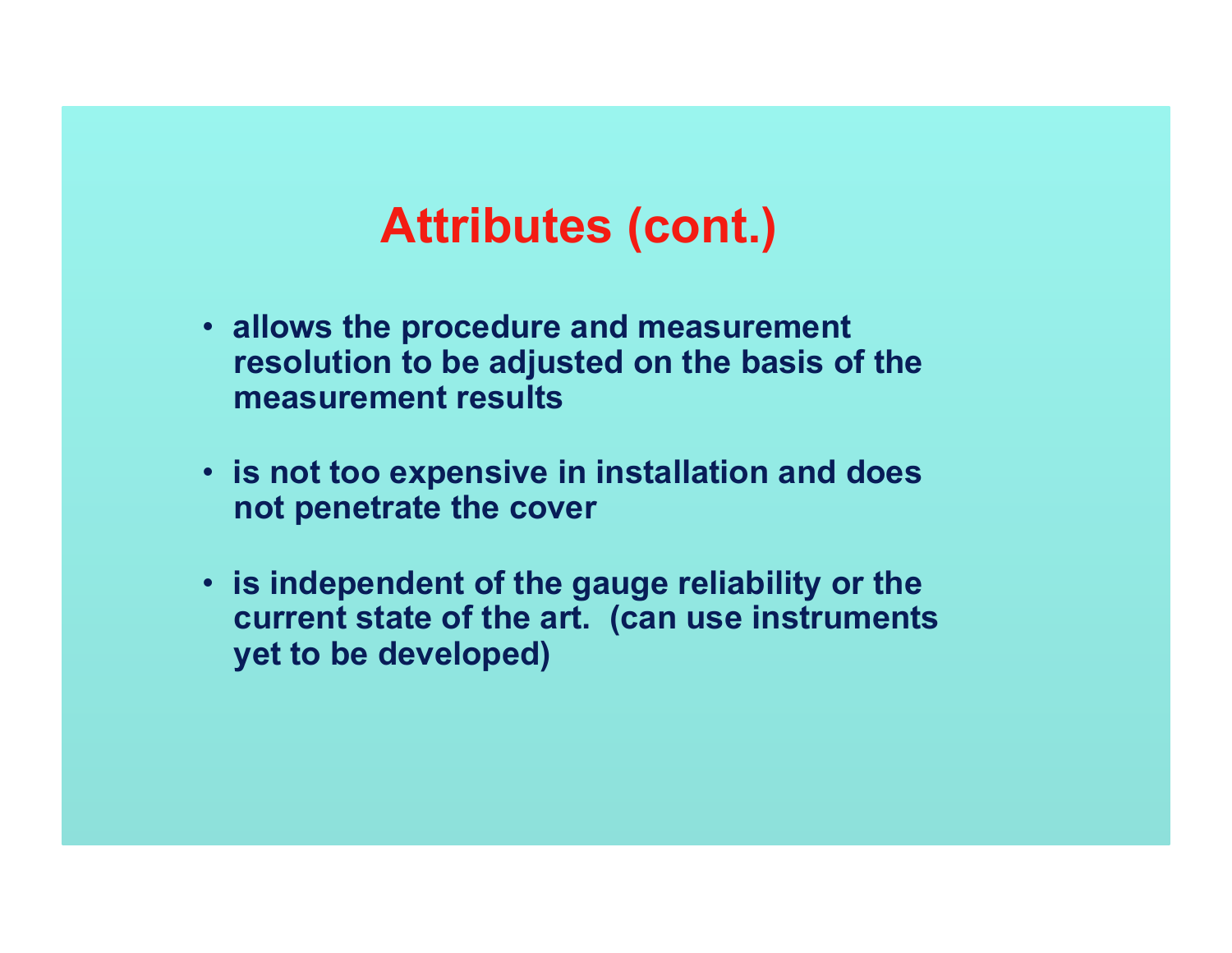# **Attributes (cont.)**

- **is independent of the local geologic site characteristics**
- **serves as a barrier to the leakage from the pit**
- **performs the remedy, or aids the remedy of the leak prior to any significant contamination of the vadose zone**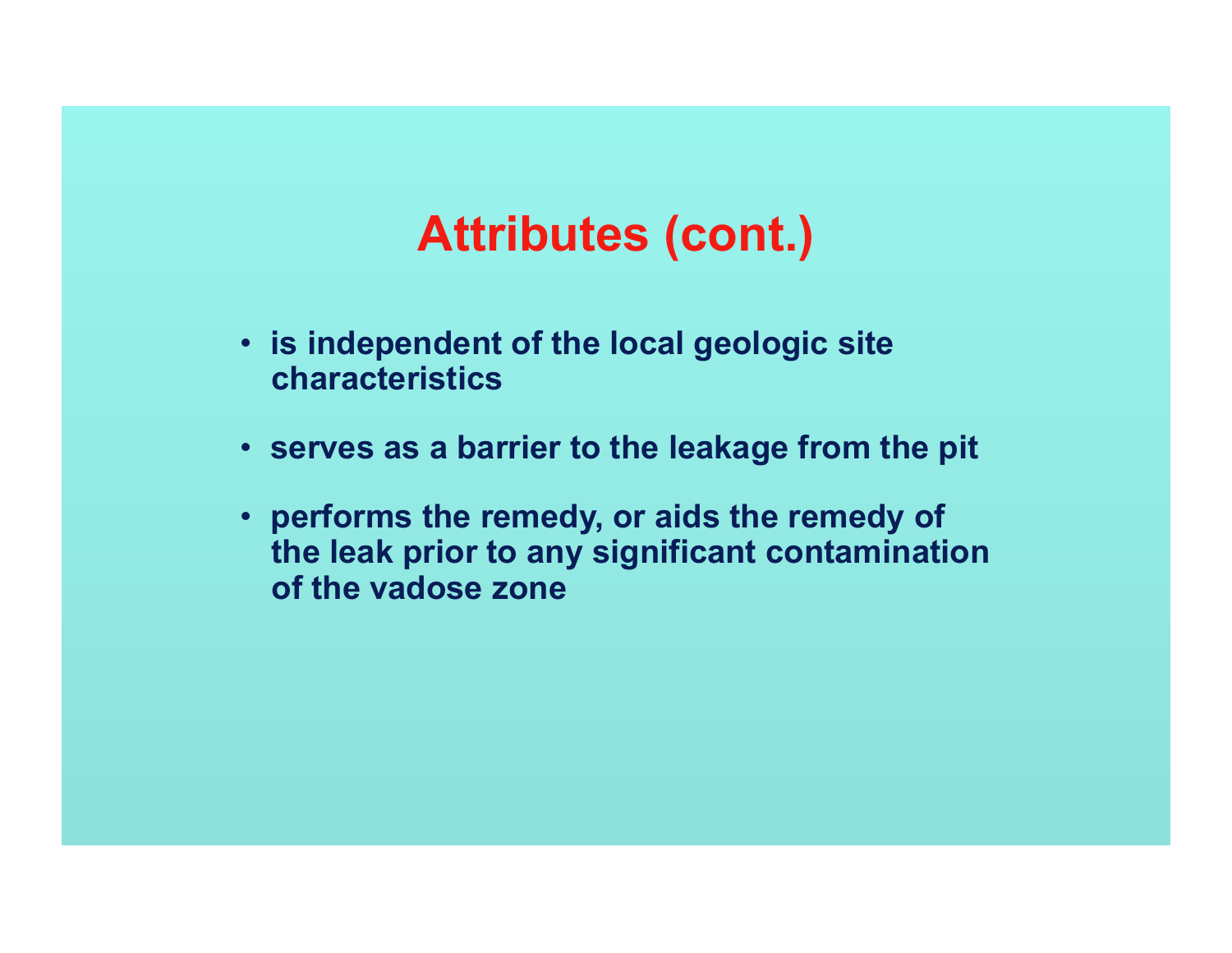# **Why not monitor the cover for leakage?**

### **It is so much easier to repair the cover than to remedy a leachate leak.**